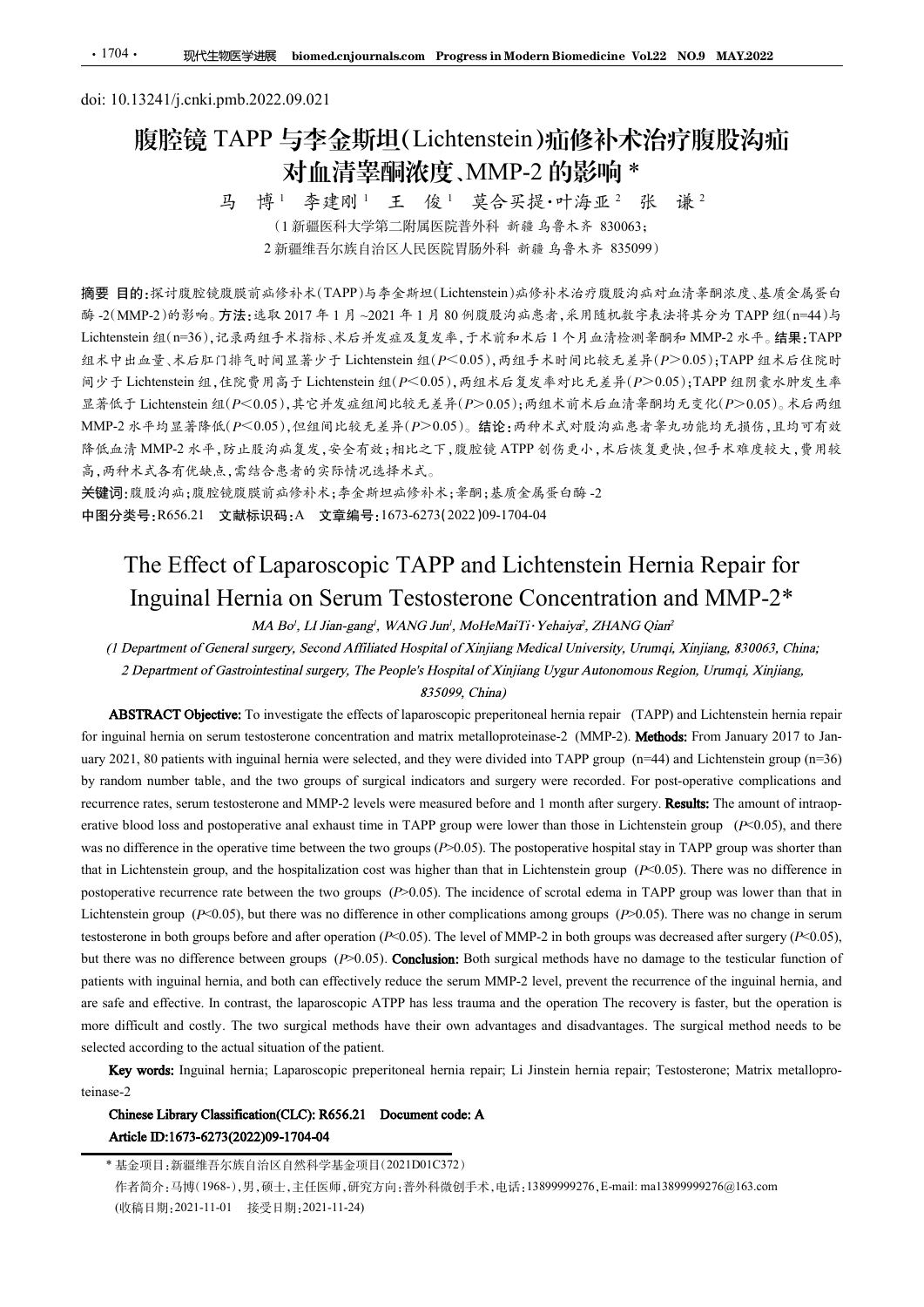# 前言

腹股沟疝是最常见的一种腹外疝,好发于男性,且可发于 任何年龄,成人腹股沟疝只能通过疝修补手术进行治疗[1,2]。疝 修补手术的方式方法多样,以往张力修补术因疼痛重、恢复慢、 复发率高等明显缺点已被无张力疝修补术取代[3,4]。腹腔镜腹膜 前疝修补术(Transabdominal preperitoneal, TAPP)与李金斯坦 (Lichtenstein)疝修补术均属于无张力疝修补术,近几年人们对 连线开一5~7 cm 长的切口,切开腹外斜肌腱膜,游离腱膜下间 两种方法的有效性和安全性进行了大量研究,但主要基于宏观 欧... - 隙, 上端至少达弓状缘 2 cm 处, 下缘至少达耻骨结节 1~2 cm 指标,极少从微观机制来研究二者的有效性与安全性[56]。基质 金属蛋白酶 -2(Matrix metalloproteinase, MMP-2)在细胞外基 质降解与重构过程中发挥重要作用,研究表明,MMP-2 对腹股 沟疝的发病与复发具有重要影响 [7,8]。睾酮是雄激素的主要成 分,疝修补手术操作及补片因素是否会对患者生殖系统产生损 伤值得关注[9,10]。为此,本研究从微观环境探讨了腹腔镜 TAPP 与 Lichtenstein 疝修补术的有效性与安全性,报道如下。

## 1 对象与方法

## 1.1 研究对象

采用随机数字表法将其分为两组,TAPP 组(n=44):年龄 32~77 岁,平均(44.37± 8.24)岁;斜疝 13 例,直疝 31 例;Lichtenstein 组(n=36):年龄 26~74 岁,平均(42.73± 10.42)岁;斜疝 16 例, 直疝 20 例。两组一般资料比较均无统计学意义(P>  $0.05$ <sub>。</sub> 1.2.1 TAPP 组主要手术步骤 1.2.2.1 TAPP 组(一部分)。 1.2.1 TAPP 组主要手术步骤 1.2.1 TAPP 组主要手术步骤 1.2.1 TAPP 组工会 1.2.1 TAPP 组主要手术步骤 1.2.1 TAPP 组工会 1.2.1 TAPP 组工费等料比较均无统计学意义 (P> 1.2 研究方法 1.2.1 TAPP 组工费率计算 1.2.1 TAPP 组工费率计算 1.2.1 TAPP 组工费率计算 10 mm 套管针,建立 CO2 气腹,置入腹腔镜,然后分别于左右麦

# 1.2 研究方法

至脐内侧韧带,向下分离至 Cooper 韧带、髂耻束,向外分离至 ern Biomedicine Vol.22 NO.9 MAY.2022 1705 ·<br>至脐内侧韧带,向下分离至 Cooper 韧带、髂耻束,向外分离至<br>内环口外侧 3 cm 处,充分暴露腹股沟区重要解剖标志。完整游<br>离疝囊,斜疝疝囊较大需横断并结扎。根据具体情况剪裁聚丙<br>烯补片(美国巴德公司),将其平铺覆盖于缺损区,完整覆盖股<br>环、内环及腹股沟疝三角。最后用 3-0 可吸收线缝合腹膜结束 离疝囊,斜疝疝囊较大需横断并结扎。根据具体情况剪裁聚丙 烯补片(美国巴德公司),将其平铺覆盖于缺损区,完整覆盖股 环、内环及腹股沟疝三角。最后用 3-0 可吸收线缝合腹膜结束 手术。 rn Biomedicine Vol.22 NO.9 MAY.2022 · 1705 ·<br>至脐内侧韧带,向下分离至 Cooper 韧带、髂耻束,向外分离至<br>内环口外侧 3 cm 处,充分暴露腹股沟区重要解剖标志。完整游<br>离疝囊,斜疝疝囊较大需横断并结扎。根据具体情况剪裁聚丙<br>烯补片(美国巴德公司),将其平铺覆盖于缺损区,完整覆盖股<br>环、内环及腹股沟疝三角。最后用 3-0 可吸收线缝合腹膜结束<br>手术。<br>1.2.2 Lichtenst

rn Biomedicine Vol.22 NO.9 MAY.2022 1705 .<br>至脐内侧韧带,向下分离至 Cooper 韧带、髂耻束,向外分离至<br>内环口外侧 3 cm 处,充分暴露腹股沟区重要解剖标志。完整游<br>离疝囊,斜疝疝囊较大需横断并结扎。根据具体情况剪裁聚丙<br>烯补片(美国巴德公司)、将其平铺覆盖于缺损区,完整覆盖股<br>坏补片(美国巴德公司)、将其平铺覆盖于缺损区,完整覆盖股<br>天、内环及腹股沟疝三角。最后用 3-0 可吸收线缝合腹 **zm Biomedicine Vol.22 NO.9 MAY.2022 2 cm 1705 · 1705 · 1705 · 1705 · 1705 · 1705 · 1705 · 1705 · 1705 · 1705 · 1705 · 1705 · 1705 · 1705 · 1705 · 1705 · 1705 · 1705 · 1705 · 1705 · 1705 · 1705 · 1705 · 1705 · 1705 · 1705** 处,外侧须充分显露腹股沟韧带。然后游离精索,于精索前内侧 找到疝囊,较小或中等大小的斜疝疝囊,高位游离后翻转到腹 膜腔内,较大的疝囊于腹股沟管中上部横断,远端旷置,近端高 位游离后翻转到腹膜腔内缝扎,对疝囊进行荷包内翻缝合。根 据具体情况剪裁聚丙烯补片的大小,内侧依外口形状修剪,外 侧剪开分成上下两片燕尾状,留一圆孔容精索通过。将补片平 铺于精索后方腹横筋膜表面,用可吸收缝线固定于耻骨结节表 面筋膜上,以 " 燕尾状交叉 " 法将内片压外片缝合两叶网片。 最后缝合外斜肌腱膜结束手术。 1.22 Lichtenstein 组主要手术步骤 于患侧内环环表投影<br>1.22 Lichtenstein 组主要手术步骤 于患侧内环体表投影<br>连线开一5~7 cm 长的切口,切开腹外斜肌腱膜、游离腱膜下间<br>腺,上端至少达弓状缘 2 cm 处,下缘至少达趾骨结节 1~2 cm<br>处,外侧须充分显露腹股沟脚带。然后游离精索,干精索前内侧<br>处外侧须充分显露腹股沟管中上部横断,远端旷置,近端高<br>膜腔内,较大的疝囊于腹股沟管中上部横断,远端旷置,

## 1.3 观察指标

0. attenset a space of the property of the conservation of the conservation of the conservation of the conservation of the conservation of the property of the conservation of the conservation of the property of the cons 记录两组患者手术时间、术中出血量、术后肛门排气时间、 住院费用、术后住院时间。两组出院后均门诊或电话随访, TAPP 组平均随访 14.3 个月,Lichtenstein 组平均随访 15.7 个 月,了解两组患者术后近远期并发症及复发情况。同时于术前 MMP-2 水平,其中睾酮采取化学发光法检测(美国 RB 生物公司 试剂盒),MMP-2 采取 ELISE 法检测(美国 ADL 公司试剂盒)。 1.4 统计学方法 均门诊或电话随访,<br>组平均随访 15.7 个<br>发情况。同时于术前<br>则(美国 RB 生物公司<br>| ADL 公司试剂盒)。<br>|<br>本表示,行 x<sup>2</sup> 检验;<br>|表示有统计学意义。<br>|基本子有统计学意义。<br>|<br>|<br>|<br>|-<br>|<br>|<br>|<br>| all ADL 公司试剂盒)。<br>|<br>|<br>|<br>| ADL 公司试剂盒)。<br>|<br>|<br>| 表示有统计学意义。<br>|<br>| ADL 公司试验室义。<br>|<br>| ADL 公司试剂盒)。<br>|<br>| ADL 公司试验室义。

## 2 结果

#### 2.1 两组手术相关指标比较

| 1.1 研究对家                                           |                                       | 1.3 观察指标                                                                                                                                                                                                                                             |                                                         |  |  |
|----------------------------------------------------|---------------------------------------|------------------------------------------------------------------------------------------------------------------------------------------------------------------------------------------------------------------------------------------------------|---------------------------------------------------------|--|--|
| 选取 2017年1月~2021年1月80例腹股沟疝患者。                       |                                       | 记录两组患者手术时间、术中出血量、术后肛门排气时间、                                                                                                                                                                                                                           |                                                         |  |  |
|                                                    | 纳入标准:均为男性;单侧腹股沟疝;无嵌顿;自愿签署手            | 住院费用、术后住院时间。两组出院后均门诊或电话随访,                                                                                                                                                                                                                           |                                                         |  |  |
| 术同意书。                                              |                                       | TAPP 组平均随访 14.3 个月, Lichtenstein 组平均随访 15.7 个<br>月,了解两组患者术后近远期并发症及复发情况。同时于术前<br>和术后 1 个月抽取外周静脉血 3 mL, 分离血清检测睾酮和<br>MMP-2 水平,其中睾酮采取化学发光法检测(美国 RB 生物公司<br>试剂盒), MMP-2 采取 ELISE 法检测(美国 ADL 公司试剂盒)。<br>1.4 统计学方法<br>采用 SPSS18.0 处理数据, 计数资料以率表示, 行 x2 检验; |                                                         |  |  |
|                                                    | 排除标准:儿童及女性腹股沟疝患者;复发疝;有睾丸外伤            |                                                                                                                                                                                                                                                      |                                                         |  |  |
| 史、生殖系统疾病等病史;有手术及麻醉禁忌等。                             |                                       |                                                                                                                                                                                                                                                      |                                                         |  |  |
|                                                    | 采用随机数字表法将其分为两组, TAPP 组(n=44):年龄       |                                                                                                                                                                                                                                                      |                                                         |  |  |
| 32~77 岁,平均(44.37± 8.24)岁;斜疝 13 例,直疝 31 例;Licht-    |                                       |                                                                                                                                                                                                                                                      |                                                         |  |  |
| enstein 组(n=36):年龄 26~74 岁,平均(42.73± 10.42)岁;斜疝    |                                       |                                                                                                                                                                                                                                                      |                                                         |  |  |
| 16例, 直疝 20例。两组一般资料比较均无统计学意义 (P>                    |                                       |                                                                                                                                                                                                                                                      |                                                         |  |  |
| $0.05)$ 。                                          |                                       | 计量资料以(x± s)表示,行t检验。P<0.05 表示有统计学意义。                                                                                                                                                                                                                  |                                                         |  |  |
| 1.2 研究方法                                           |                                       | 2 结果                                                                                                                                                                                                                                                 |                                                         |  |  |
| 1.2.1 TAPP 组主要手术步骤 于脐下缘开弧形小切口, 置入                  |                                       | 2.1 两组手术相关指标比较                                                                                                                                                                                                                                       |                                                         |  |  |
| 10 mm 套管针,建立 CO2 气腹,置入腹腔镜,然后分别于左右麦                 |                                       |                                                                                                                                                                                                                                                      |                                                         |  |  |
| 氏点开两个 5 mm 操作孔。沿疝环边缘 4 mm 用电剪将腹膜切                  |                                       |                                                                                                                                                                                                                                                      | TAPP 组术中出血量、术后肛门排气时间显著少于 Lichtenstein                   |  |  |
| 开,电钩游离内环处腹膜瓣,钝性分离腹膜前间隙,向中线分离                       |                                       | 组(P<0.05),两组手术时间比较无差异(P>0.05),见表 1。                                                                                                                                                                                                                  |                                                         |  |  |
|                                                    |                                       | 表 1 两组手术相关指标比较                                                                                                                                                                                                                                       |                                                         |  |  |
|                                                    |                                       | Table 1 Comparison of surgery-related indicators between the two groups                                                                                                                                                                              |                                                         |  |  |
| Groups                                             | Operation time( $\bar{x}$ ± s, min)   | Intraoperative blood $loss(\bar{x} \pm s, mL)$                                                                                                                                                                                                       | Postoperative anal exhaust time<br>$(\bar{x} \pm s, h)$ |  |  |
| TAPP group( $n=44$ )                               | $57.61 \pm 9.25$                      | $11.74 \pm 3.29^{\#}$                                                                                                                                                                                                                                | $11.82 \pm 2.36^*$                                      |  |  |
| Lichtenstein group( $n=36$ )                       | 55.27± 10.66                          | $15.09 \pm 3.07$                                                                                                                                                                                                                                     | $13.75 \pm 3.92$                                        |  |  |
| Note: Compared with Lichtenstein group, $P<0.05$ . |                                       |                                                                                                                                                                                                                                                      |                                                         |  |  |
| 2.2 两组术后住院时间、住院费用及术后复发率比较                          |                                       | 2.4 两组术前后血清睾酮、MMP-2 水平比较                                                                                                                                                                                                                             |                                                         |  |  |
|                                                    | TAPP 组术后住院时间少于 Lichtenstein 组, 住院费用高于 |                                                                                                                                                                                                                                                      | 两组术前术后血清睾酮均无变化 (P>0.05)。术后两组                            |  |  |
| Lichtenstein 组(P<0.05),两组术后复发率对比无差异(P>             |                                       |                                                                                                                                                                                                                                                      | MMP-2 水平均显著降低 $(P< 0.05)$ , 但组间比较无差异 $(P >$             |  |  |
| $0.053$ $E \pm 2$                                  |                                       | $0.05$ $\overline{0}$ $\pm 4$                                                                                                                                                                                                                        |                                                         |  |  |

## 2.2 两组术后住院时间、住院费用及术后复发率比较

TAPP 组术后住院时间少于 Lichtenstein 组,住院费用高于 Lichtenstein 组 (P<0.05), 两组术后复发率对比无差异(P> 0.05),见表 2。

#### 2.3 两组术后并发症比较

TAPP 组阴囊水肿发生率显著低于 Lichtenstein 组 (P<sup>&</sup>lt; 0.05),其它并发症组间比较无差异(P>0.05),见表 3。

#### 2.4 两组术前后血清睾酮、MMP-2 水平比较

两组术前术后血清睾酮均无变化 (P>0.05)。术后两组 MMP-2 水平均显著降低(P<0.05),但组间比较无差异(P> 0.05),见表 4。

# 3 讨论

疝修补的概念经历了从 Bassini 修补到 Lichtenstein 无张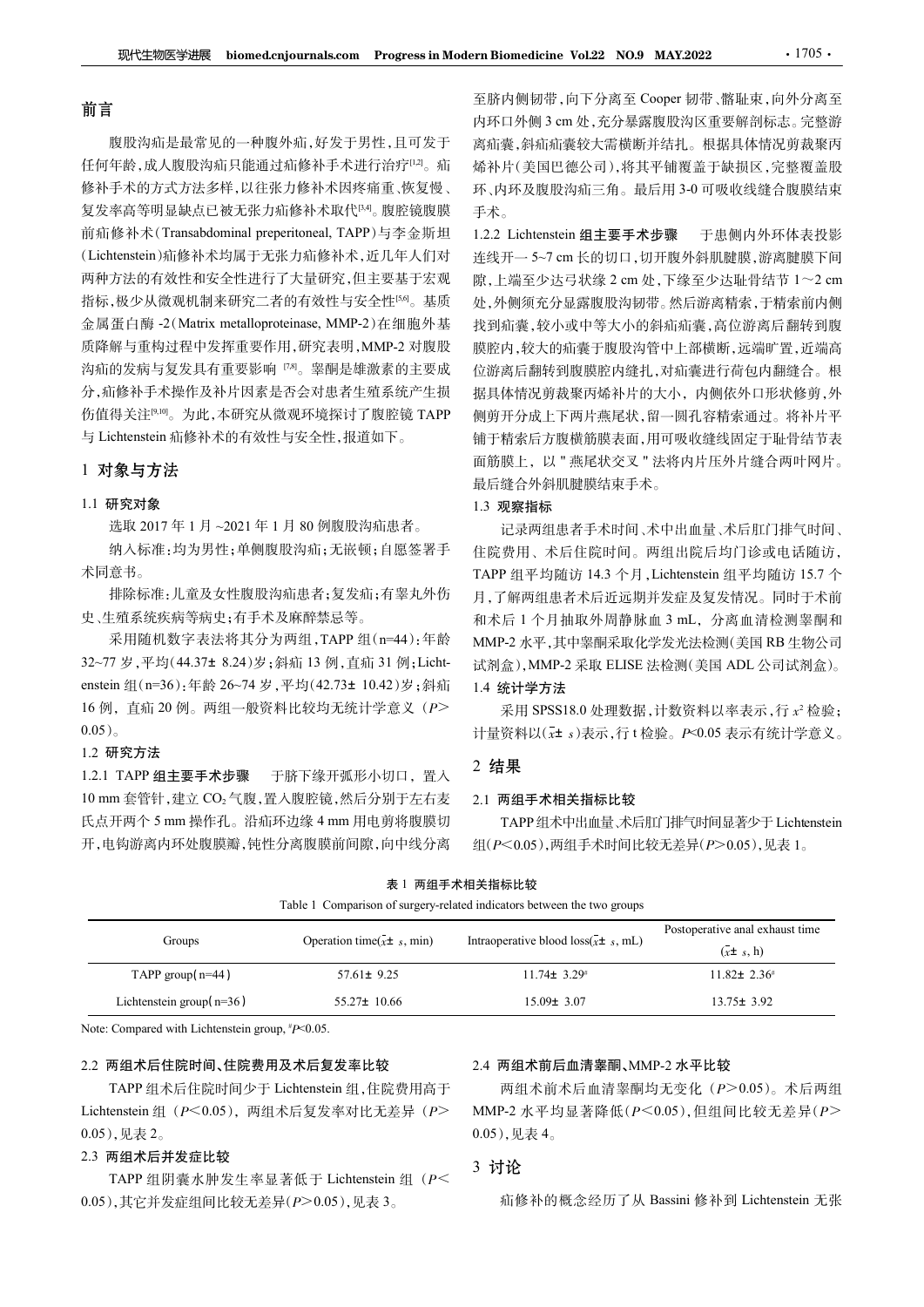#### 表 2 两组术后住院时间、住院费用及术后复发率比较

| $\boldsymbol{\cdot}$ 1706 $\boldsymbol{\cdot}$   | 现代生物医学进展      |                                                       | biomed.cnjournals.com Progress in Modern Biomedicine Vol.22 NO.9 MAY.2022                                                               |                   |                                |
|--------------------------------------------------|---------------|-------------------------------------------------------|-----------------------------------------------------------------------------------------------------------------------------------------|-------------------|--------------------------------|
|                                                  |               |                                                       |                                                                                                                                         |                   |                                |
|                                                  |               | 表 2 两组术后住院时间、住院费用及术后复发率比较                             |                                                                                                                                         |                   |                                |
|                                                  |               |                                                       |                                                                                                                                         |                   |                                |
|                                                  |               |                                                       | Table 2 Comparison of postoperative hospitalization time, hospitalization cost and postoperative recurrence rate between the two groups |                   |                                |
| Groups                                           |               | Hospitalization Expenses<br>$(\bar{x} \pm s, y \tan)$ | Postoperative hospital stay( $\bar{x}$ ± s, d)                                                                                          |                   | Postoperative recurrence[n(%)] |
| TAPP group(n=44)                                 |               | $10403.11 \pm 531.05$ #                               | $3.11 \pm 1.05$                                                                                                                         |                   | 1(2.3)                         |
| Lichtenstein group(n=36)                         |               | 7897.24± 681.52                                       | $7.24 \pm 1.52$                                                                                                                         |                   | 3(8.3)                         |
|                                                  |               |                                                       |                                                                                                                                         |                   |                                |
|                                                  |               |                                                       | 表 3 两组术后并发症比较[n(%)]                                                                                                                     |                   |                                |
|                                                  |               |                                                       | Table 3 Comparison of postoperative complications between the two groups $[n(\%)]$                                                      |                   |                                |
| Note: Compared with Lichtenstein group, #P<0.05. |               |                                                       |                                                                                                                                         |                   | Local skin sensory             |
| Groups                                           | Scrotal edema | Hematoma                                              | Local chronic pain                                                                                                                      | Ischemic orchitis | disturbance                    |
| TAPP group(n=44)                                 | $2(4.5)$ #    | 0(0.0)                                                | 0(0.0)                                                                                                                                  | 1(2.3)            | 1(2.3)                         |

#### 表 3 两组术后并发症比较[n(%)]

|                                                  |                                                 |                                                              | 表 2 两组术后住院时间、住院费用及术后复发率比较                                                                                 |                                                                                                                                         |                                    |  |
|--------------------------------------------------|-------------------------------------------------|--------------------------------------------------------------|-----------------------------------------------------------------------------------------------------------|-----------------------------------------------------------------------------------------------------------------------------------------|------------------------------------|--|
|                                                  |                                                 |                                                              |                                                                                                           | Table 2 Comparison of postoperative hospitalization time, hospitalization cost and postoperative recurrence rate between the two groups |                                    |  |
| Groups                                           |                                                 | <b>Hospitalization Expenses</b><br>$(\bar{x} \pm s, y \tan)$ | Postoperative hospital stay( $\bar{x}$ ± s, d)                                                            |                                                                                                                                         | Postoperative recurrence $[n(\%)]$ |  |
| TAPP group( $n=44$ )                             |                                                 | 10403.11± 531.05#                                            | $3.11 \pm 1.05^*$                                                                                         |                                                                                                                                         | 1(2.3)                             |  |
| Lichtenstein group( $n=36$ )                     |                                                 | 7897.24± 681.52                                              | $7.24 \pm 1.52$                                                                                           |                                                                                                                                         | 3(8.3)                             |  |
| Note: Compared with Lichtenstein group, #P<0.05. |                                                 |                                                              |                                                                                                           |                                                                                                                                         |                                    |  |
|                                                  |                                                 |                                                              | 表 3 两组术后并发症比较[n(%)]<br>Table 3 Comparison of postoperative complications between the two groups $[n(\%)]$ |                                                                                                                                         |                                    |  |
| Groups                                           | Scrotal edema                                   | Hematoma                                                     | Local chronic pain                                                                                        | Ischemic orchitis                                                                                                                       | Local skin sensory<br>disturbance  |  |
| TAPP group(n=44)                                 | $2(4.5)$ #                                      | 0(0.0)                                                       | 0(0.0)                                                                                                    | 1(2.3)                                                                                                                                  | 1(2.3)                             |  |
| Lichtenstein group<br>$(n=36)$                   | 7(19.4)                                         | 1(2.8)                                                       | 1(2.8)                                                                                                    | 4(11.1)                                                                                                                                 | 1(2.8)                             |  |
| Note: Compared with Lichtenstein group, #P<0.05. |                                                 |                                                              |                                                                                                           |                                                                                                                                         |                                    |  |
|                                                  |                                                 |                                                              | 表 4 两组术前后血清睾酮、MMP-2 水平比较 $(\bar{x}$ ± s)                                                                  | Table 4 Comparison of serum testosterone and MMP-2 levels before and after operation between the two groups( $\vec{x}$ ± s)             |                                    |  |
|                                                  |                                                 | Testosterone(ng/mL)                                          |                                                                                                           | MMP-2( $\mu$ g/L)                                                                                                                       |                                    |  |
| Groups                                           | Preoperative                                    |                                                              | Postoperative                                                                                             | Preoperative                                                                                                                            | Postoperative                      |  |
| TAPP group( $n=44$ )                             | $4.08 \pm 1.27$                                 |                                                              | $4.03 \pm 1.31$                                                                                           | 89.14± 25.38                                                                                                                            | $32.24 \pm 7.67*$                  |  |
|                                                  | Lichtenstein group( $n=36$ )<br>$4.22 \pm 1.95$ |                                                              | $4.16 \pm 1.67$                                                                                           | 78.03± 27.75                                                                                                                            | 36.63± 10.51*                      |  |

| 表 4 两组术前后血清睾酮、MMP-2 水平比较( $x$ ± $s$ ) |  |
|---------------------------------------|--|
|---------------------------------------|--|

|                             |                 | Testosterone(np/mL) | MMP-2( $\mu$ g/L) |                     |  |
|-----------------------------|-----------------|---------------------|-------------------|---------------------|--|
| Groups                      | Preoperative    | Postoperative       | Preoperative      | Postoperative       |  |
| TAPP group( $n=44$ )        | $4.08 \pm 1.27$ | $4.03 \pm 1.31$     | $89.14 \pm 25.38$ | $32.24 \pm 7.67^*$  |  |
| Lichtenstein group $(n=36)$ | $4.22 \pm 1.95$ | $4.16 \pm 1.67$     | $78.03 \pm 27.75$ | $36.63 \pm 10.51^*$ |  |

力修补的演变。1984 年美国医生 Liehtenstein 等提出了 " 无张 力疝修补手术",并一跃成为疝修补手术的原则。Liehtenstein 疝修补术使腹股沟疝的术后复发率明显降低,且手术操作较简 单,学习曲线短,适合于各型腹股沟疝。近些年随着腹腔镜技术 的发展,无张力疝修补术也开始结合腹腔镜的优势[11-13]。网片放 置可通过开放手术与腹腔镜技术实现。虽然大多研究已探讨了 腹腔镜手术修复腹股沟疝的相对优点和潜在风险,但多数研究 样本量较少,无法证明一种手术修复比另一种手术修复有明显 好处,因此还需大量数据进行证明[14]。本结果显示,与 Lichtenstein 组比较,TAPP 组术中出血量、术后肛门排气时间、术后住 Table 4 Comparison of secure and MMP-2 levels before and after operation between the two groups(et s)<br>
Tectomore Frequencies Frequencies (equality) and the presentative Frequencies Frequencies Frequencies Frequencies Fre 一致性。进一步分析可知:腹腔镜 TAPP 符合无张力修补原则, 并且与 Liehtenstein 疝修补术相比,其切口更小,疼痛更轻,术 后恢复更快。腹腔镜 TAPP 手术操作准确、便捷,手术视野清 晰,可对周围组织结构进行精确的解剖、分离。 11.3 %,呈现出手术次数越多复发率越高这一趋势[17,18]。目前两

无张力疝修补术后复发率是人们十分关心的问题。据报 道,我国自 1997 年 -2006 年间,有 15 万人进行了无张力疝修 种方法术后复发率是否有差异尚无确切结论。本研究结果显示 究表明,腹腔镜 TAPP 在术后复发率方面较 Liehtenstein 术具 有优势。造成这种差异的原因可能与本研究样本数偏少有关, 故需国内多中心、前瞻性、大样本研究进行证实。TAPP 组阴囊

力修补的演变,1984年美国医生上tehtenstein 等提出了。无法,是人工提出者低于以前,其先,从版现机制上提示。<br>大小而修补手术、并一跃成为痛修补手术的原则。Liebtenstein 差异。这一结果与吴劲风等人"的报道具有差异性,并不能够补关,并且使补偿性较多,就是是被控制,并不是发生的发生,并且是发生的发生,并且是发生的发生,并且是对于这种方式是是对社会的开发,并且是对社会的关系,而且进行开发,并且是对社会的关系,并且是对社会 <sup>而同行,以上,进行的。"中国主要的工程,在市场的,在市场的,在市场的,最后,需要的是经济部分的5.3 %,使用,以下降的。<br>5.3 %,是,我们就修补术也开始结合被震撼的优势™。同片放 虚子术整作及补片因素是否会对生殖系统产生影响。方子进行<br>或受展,无法力辅修补术使用结合被震撼的优势™。同片放 虚子术整作及补片因素是否会对生殖系统产生影响。方子进一步<br>或变置下本管复股增大的系统出,比然之多的它已经就好了 步骤活下术能像,结果是</sup> 后复发率相近,与潘成文等[19]研究研究一致。但 Zhu X <sup>等</sup>[20]<sup>研</sup> 水肿发生率显著低于 Lichtenstein 组, 其它并发症组间比较无 差异。这一结果与吴劲风等人[21]的报道具有差异性。进一步分 析可知:疝修补术后的并发症较多,尤其是股沟疝的位置特殊, 邻近生殖系统,因此可能会产生阴囊水肿这一并发症[22,23]。需考 虑手术操作及补片因素是否会对生殖系统产生影响。为了进一 步探究手术操作及补片因素是否会对生殖系统产生影响,本研 究尝试从微观机制上进行探讨。结果显示,两组术前术后血清 睾酮均无变化,但术后两组 MMP-2 水平均显著降低。这一结果 MMP-2 水平比较(i+ s)<br>
hefore and after operation between the two groups(i+ s)<br>  $\frac{\text{MMP-2}(\mu g/L)}{\text{Pcoperative}}$ <br>  $\frac{\text{Properative}}{\text{Properative}}$ <br>  $\frac{\text{Properative}}{\text{Properative}}$ <br>  $\frac{1}{31}$ <br>  $\frac{89.144}{25.38}$ <br>  $\frac{32.244}{7.67}$ <br>  $\frac{1}{32}$ <br>  $\frac{1}{32}$ <br>  $\frac$ 疝的发病原因复杂,其中与间质结缔组织尤其是胶原代谢改变 密切相关。胶原是支持腹横筋膜正常生理功能必不可少的物 质[25,26]。原发性与复发性腹股沟疝并不仅仅由原发缺陷引起的, 而是由于胶原分布方面的后天性障碍引起的。MPP-2 是基质金 属蛋白酶家族中的成员之一,具有降解Ⅳ型胶原、弹性蛋白、明 胶、纤维结合素及其它基质成分等作用[27,28]。睾酮是一种十分重 要的性激素,男性主要由睾丸间质细胞分泌睾酮,它对男性的 性欲、勃起功能和射精功能等都具有重要影响,可通过中枢及 外周作用调控阴茎勃起[29,30]。通过检测血清睾酮水平可反映患 者生殖系统有无受到损伤。从微观机制上提示两种手术方法在 治疗腹股沟疝及预防复发方面的效果相当,且对股沟疝患者的 生殖系统影响轻微,安全性均较高。但本研究也存在一定不足, 后续将继续从微观角度探究。

综上所述,腹腔镜 ATPP 与 Lichtenstein 术对股沟疝患者 睾丸功能均无损伤,且均可有效降低血清 MMP-2 水平,防止股 沟疝复发,安全有效;相比之下,腹腔镜 ATPP 创伤更小,术后